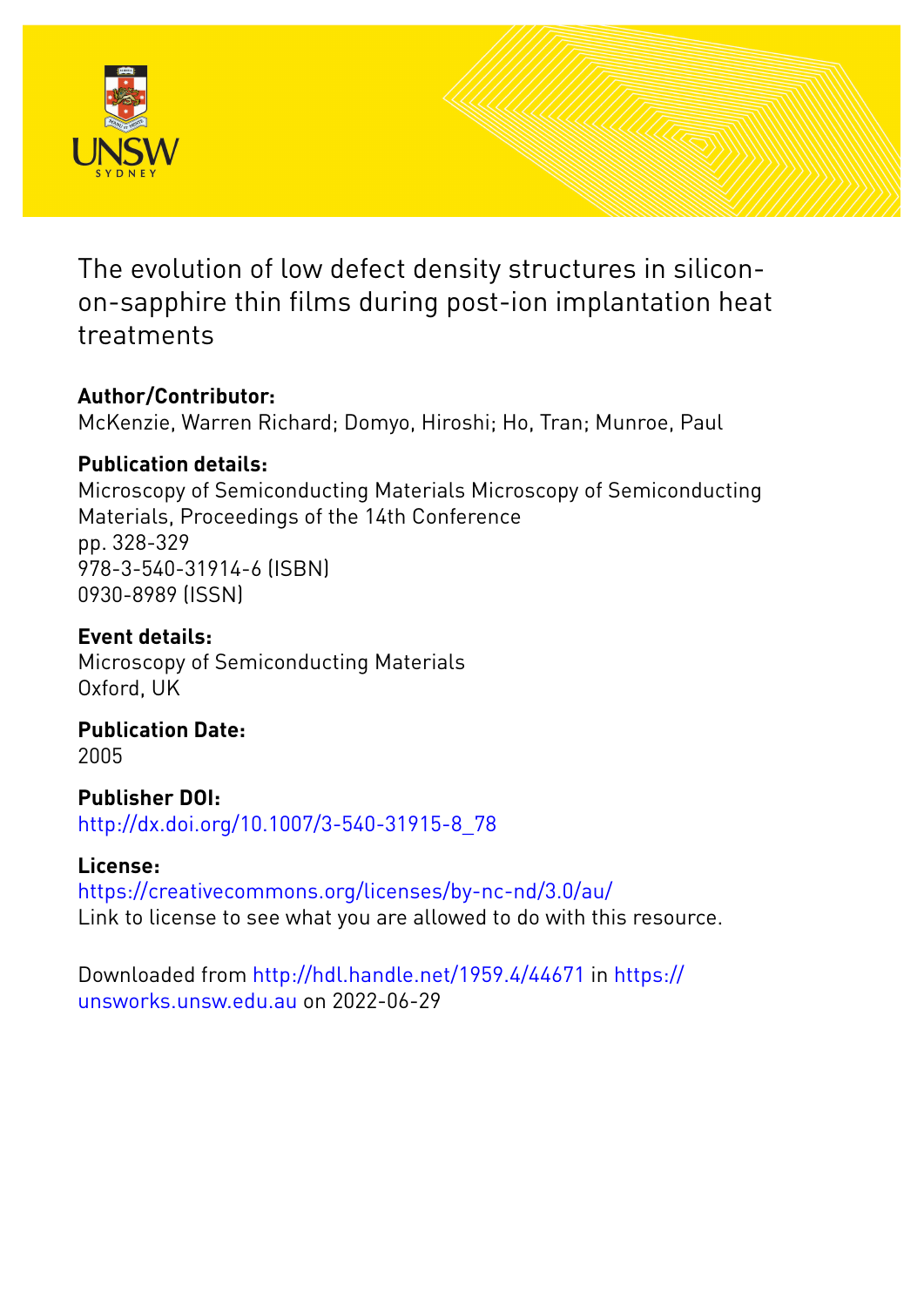## **The evolution of low defect density structures in silicon-onsapphire thin films during post-ion implantation heat treatments**

## **W R McKenzie<sup>1</sup> , H Domyo2 , T Ho2 , P R Munroe<sup>1</sup>**

<sup>1</sup>School of Materials Science and Engineering, University of New South Wales, SYDNEY, NSW 2052, Australia **2** Peregrine Semiconductor Australia Pty Ltd, HOMEBUSH, NSW 2140 Australia

**ABSTRACT:** (100) silicon thin films grown on (1102) sapphire substrates is the most significant of the silicon-on-insulator technologies and has been used for many years in the production of integrated circuits. This paper presents a TEM study of the evolution of crystalline defects during the heat treatments designed to improve the quality of the films. Planar defects were found to be isolated to the outer surface of the films, whilst dislocations were abundant throughout. Defect density was considerably reduced by annealing at higher temperatures.

### **1. INTRODUCTION**

 Silicon-on-insulator technologies offer many advantages over conventional bulk silicon in the performance of integrated circuits (IC's). Silicon-on-sapphire (SOS) is the most mature and significant of these technologies and is currently being used in the production of high density IC's.

The crystalline defects in  $(100)$  silicon films on  $(1\overline{1}02)$  sapphire substrates, grown by chemical vapour deposition (CVD), include planar defects lying parallel to  $\{111\}$  silicon planes, domain misorientation and misfit dislocations running approximately perpendicular to the sapphire interface.

 Planar defects are believed to form as a result of stress in the film from a lattice mismatch between the silicon and sapphire (Ponce 1982). Domain mis-orientation dislocations, formed at the boundaries of (100) silicon domains, have been identified to form in the early stages of CVD processing (Abrahams et al 1976). Misfit dislocations are thought to form at the sapphire interface as a result of a lattice mismatch between the silicon and substrate (Ponce 1982). The lack of misfit dislocations has been speculated in many studies to be a result of an incoherent interface formed due to the high degree of freedom of Si-O bonds at the sapphire interface (Ponce 1982).

 In the quest to make transistors smaller, faster and use less power, many advances have been made to the manufacture of SOS films in order to reduce the number of crystalline defects. The most important improvement made to as-grown SOS films was initially described by Lau et al (1979). This "improvement" process involves firing energetic silicon ions at the CVD silicon film to produce an amorphous layer to all but the outer surface of the silicon. The film is annealed to allow solid phase epitaxial regrowth from this remaining crystalline seed back towards the sapphire interface at  $\sim$ 550 $^{\circ}$ C. Once the re-crystallisation is complete a higher temperature treatment is used to anneal out most remaining unstable defects (above  $900^{\circ}$ C) leaving a film with a very low defect density.

 It has been reported that the density of dislocations is not noticeably affected by the ion implantation and regrowth anneal (Carey et al 1983). The most important improvement to the films quality is in the reduction in the number of planar defects. This has been predicted to be from overgrowth since the (100) silicon grows  $\sim$ 10 times faster than the {221} material in the planar defects, during regrowth at 550°C (Amano and Carey 1981).

 This paper takes a closer look at the improvement process by analysing samples at various stages of the  $\sim 550^{\circ}$ C regrowth anneal to investigate their defect structure using transmission electron microscopy (TEM). The aim of this work is to identify the source and methods of termination of the remaining defects in order to further improve the quality of the films.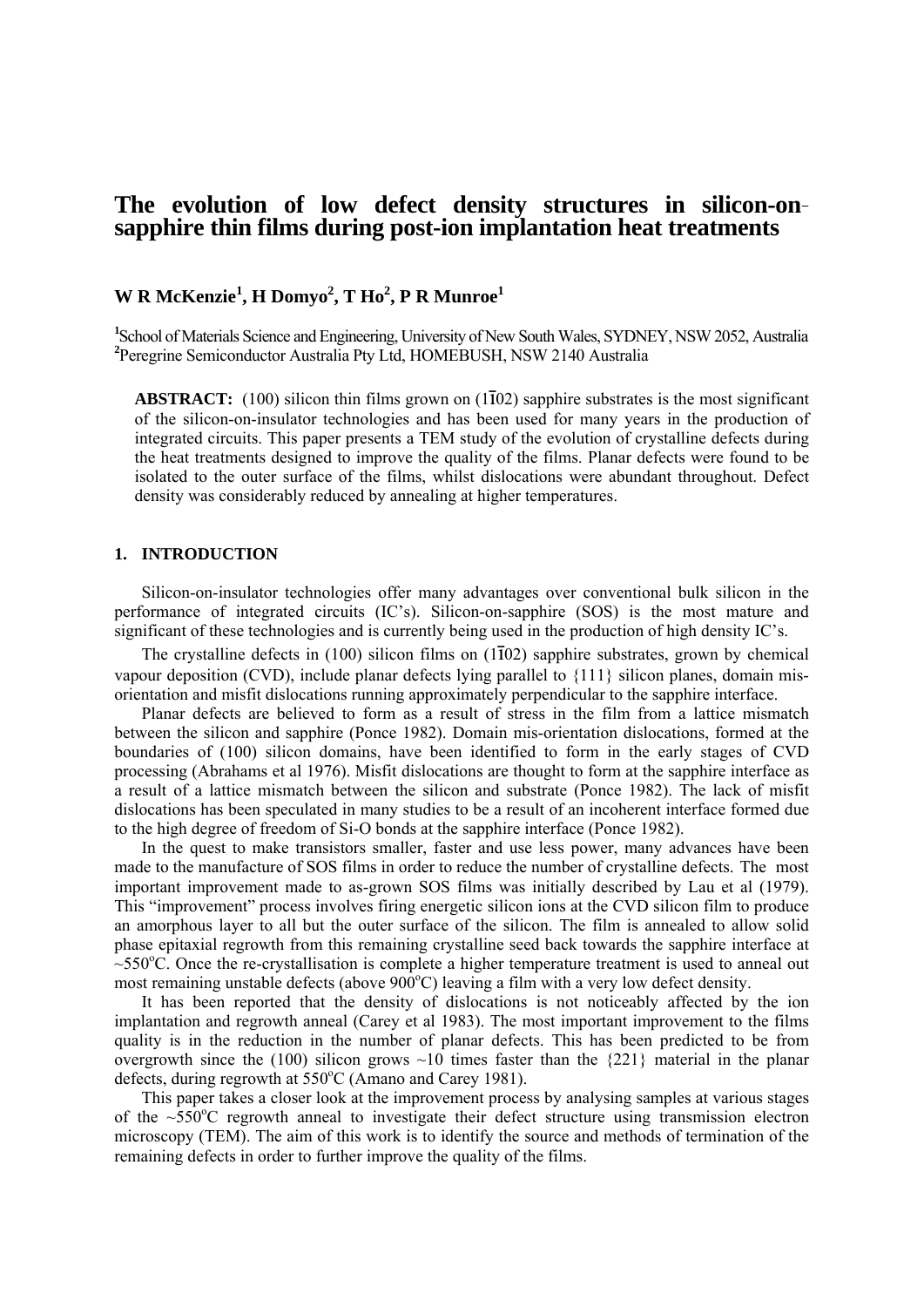### **2. EXPERIMENTAL PROCEDURE**

 Silicon on sapphire films were prepared by Peregrine Semiconductor Australia Pty Ltd. The process to fabricate the films, described by Amano and Carey (1981), was followed up until the first annealing stage. The specimens were heated in a nitrogen atmosphere to  $550^{\circ}$ C at a rate of approximatly  $30^{\circ}$ C/min. Samples were produced corresponding to annealing times of 0, 30 and 60 minutes at this temperature before being air-cooled. Other SOS specimens were examined including a CVD only film, a post ion implantation, and a fully processed  $(\sim 550^{\circ}$ C and >900°C anneals) film.

 For each sample a cross-sectional TEM specimen was prepared using an FEI Nova 200 Nanolab focussed ion beam (FIB) instrument. This was done by way of the "lift-out" technique, details of which are given by Giannuzzi and Stevie (1997). This process involves milling and detaching a TEM foil from the bulk with the FIB then transferring the foil to a carbon coated copper TEM grid using a micromanipulator. TEM samples were analysed with a 200kV Philips CM-200 TEM using a double tilt holder. For the specimen annealed at 550°C, specimens were imaged using diffraction conditions to generate contrast from either the twins or the dislocations.

#### **3. RESULTS AND DISCUSSION**

 Figures 1A shows the as-grown CVD silicon film with planar defects, parallel to {111} planes, it can be seen that they have a higher density closer to the sapphire-silicon interface. Figure 1B shows the structure following ion implantation, the region adjacent to the sapphire has become amorphous (a-Si), but the region furthest from that interface remains crystalline (c-Si), although heavily damaged. Figure 1C shows the remaining crystalline region that acts as a seed during re-growth, at an orientation that highlights the presence of residual planar defects in this area.



Figure 1: Bright field TEM images of A) As-deposited CVD silicon showing the twin structure. B) the silicon film after the ion implant showing the crystalline (c-Si) and amorphous (a-Si) regions. C) The c-Si region shown in B tilted to diffraction conditions to highlight the presence of planar defects.

 The re-growth of the crystalline silicon during post-implantation annealing can be seen in Figure 2. The time each specimen was held at  $550^{\circ}$ C is indicated. For the 0 minute anneal (i.e. air-cooled immediately once  $550^{\circ}$ C is reached), approximately 2/3 of the silicon film is seen to have recrystallised with the boundary between the a-Si and c-Si moving as an interface towards the sapphire in a non-uniform manner. Presumably, this regowth occurred during the heating cycle to  $550^{\circ}$ C. At this point the planar defects appear to have almost completely regrown with the (100) Si, but have been terminated very close to this interface. After 30 minutes most of the crystalline silicon has regrown except for an isolated patch of a-Si remaining at the sapphire interface. It is only after 60 minutes that all the a-Si has re-crystallised. It can be seen that the faults have not extended whilst the specimen is held at  $550^{\circ}$ C. These results suggest that the re-crystallisation grows both (100) and  $\{221\}$  silicon at equal rates during heating to 550°C, where most re-crystallisation takes place. It is only at a temperature of  $550^{\circ}$ C where the (100) silicon finally overgrows the {221} material, so that the planar faults are terminated.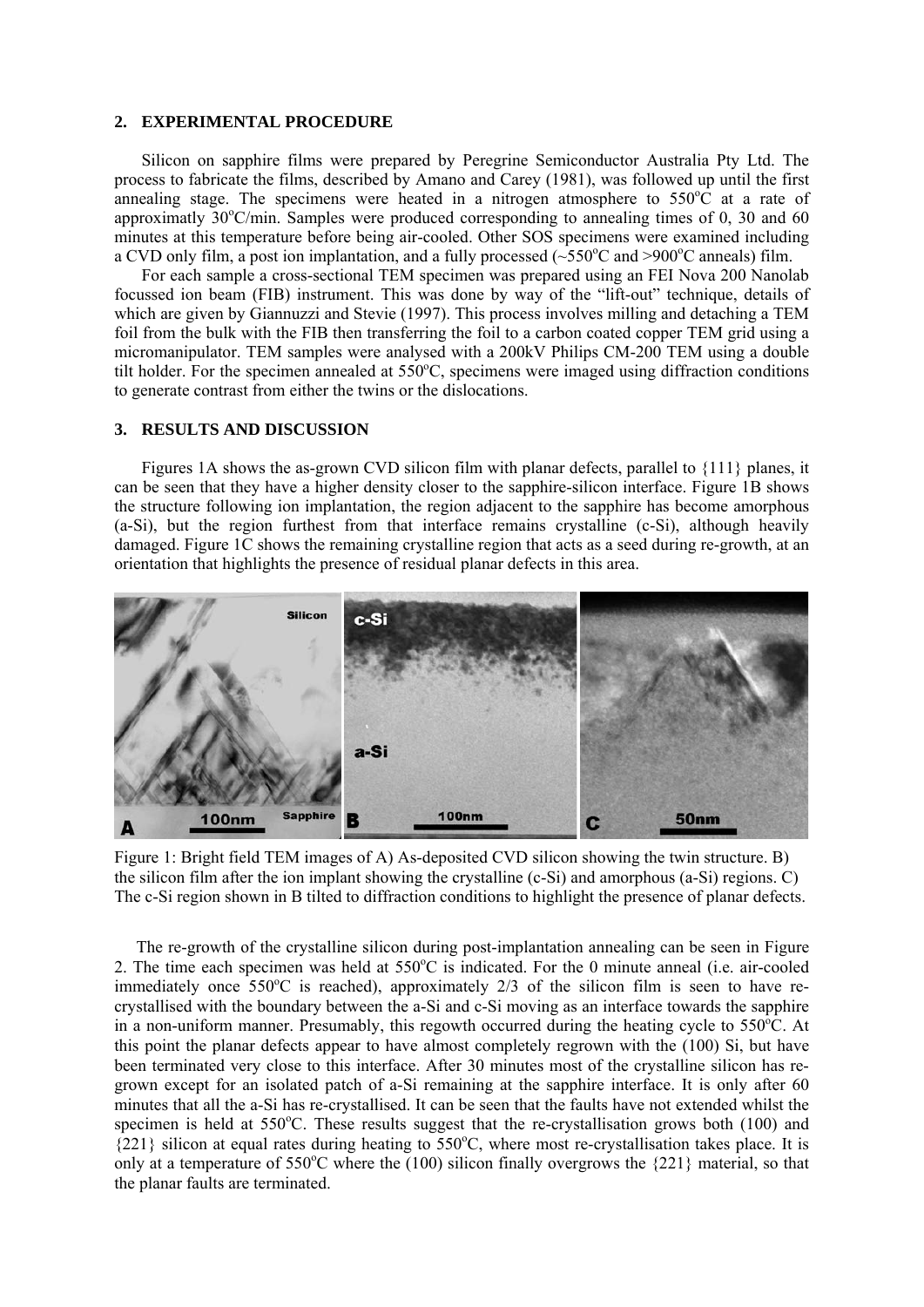

Figure 2: Bright field TEM images taken with a beam orientation parallel to: A {200} plane to highlight dislocations, labeled "A", and a  $\{111\}$  plane to highlight planar faults, labeled "B". Annealing times for each sample at 550°C are indicated. All samples are of the same magnification.

 Images in Figure 2 labelled A were taken at orientations to emphasise dislocation contrast. They show the evolution of dislocations as a function of the re-growth of the crystalline silicon at this temperature. For the 0 minute sample dislocations appear as boundaries to areas of differing contrast indicating regions of slightly different crystallographic orientation. This suggests that these defects are domain mis-orientation dislocations*.* For the 30 and 60 minute anneal samples, dislocations, typically spaced 50-100nm apart, extend in an approximately perpendicular direction from the silicon-sapphire interface up towards the free surface. It is likely such defects are associated with the lattice misfit between the silicon and sapphire. These form to accommodate the lattice strains generated as the crystalline silicon approaches the sapphire.

After the final anneal above  $900^{\circ}$ C, seen in Figure 3, all dislocations appear to have been removed giving evidence supporting the theory that the flexibility of oxygen bonds at the interface accounts for some of the lattice mismatch previously forming the dislocations (Ponce 1982).